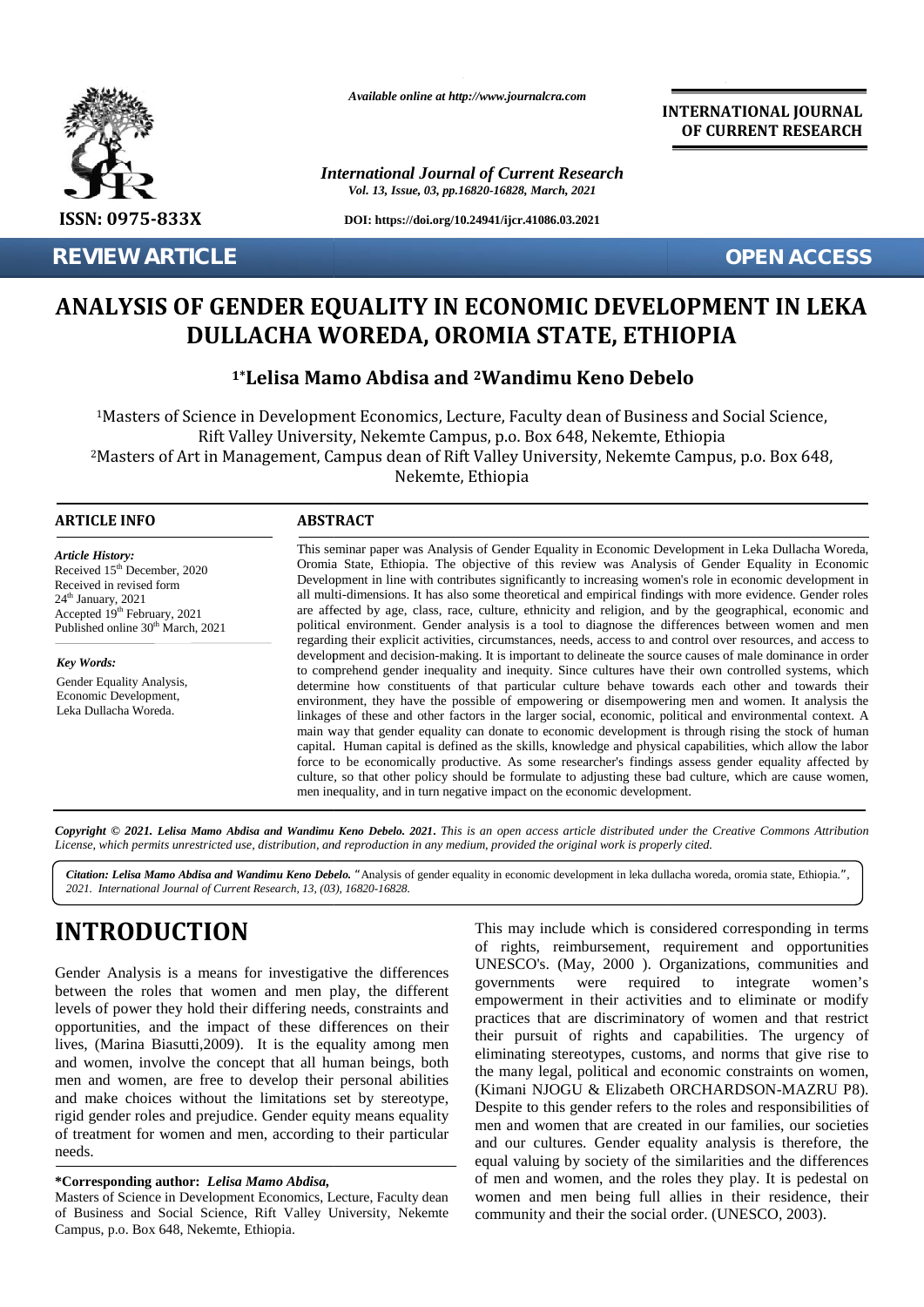No other strategy is as likely to erect economic productivity, or to reduce newborn and motherly mortality. No other policy is as sure to get better nutrition and encourage health including the avoidance of HIV/AIDS. No other policy is as powerful in increasing the chances of education for the next generation,"(Dorothy Hughes, 2013). Critical and patriarchal institutions, expose women to unequal production practices, and force them into low-paying jobs all of which undermine gender fairness. In contrast, neoliberals (or growth optimists suggest that economic development should enhance women's status because it encourages societal integration, supports women's investment in human capital, and creates employment opportunities for women in relatively higher paying nonfarm sectors. Similarly, as international trade and foreign direct investment diffuse productivity-enhancing (and labor-saving) technologies and encourage norms of gender equity (Joshua Eastin and Aseem Prakash, 2013).

According to World Development Report For the first time, the World Bank has selected gender equality as an issue for its World Development Report. It acknowledges the equal civil rights of the genders and the freedom of choice to lead an self determining life, free from deficiency, as a fundamental human right of both genders. In doing so, the report explicitly refers to Millennium Development Goal 3 (MDG) concerning gender equality and the socio-political empowerment of women called for by that MDG. Country Gender Assessments (CGA) expected at identifying innermost gender issues and evils in the partner countries and prioritizing procedures with a gender sensitive design.The goal of some of African country-specific strategy papers specially for Sub-Saharan Africa was to eliminate obstacles of a gender-specific nature inorder to maximize the effect of development collaboration (WDR, 2012). At the same time as there are debates around the terms "gender" and "gender fairness analysis", municipal local development program (MLED) uses international definitions, (FCM,2012). Informal observation indicates that countries in which women and men have more equal resources opportunities are also the more affluent countries. There give the impression to be some organization between level of development and the responsibility of women in the society (Anne Mikkola. 2005 p1).

## **DEFINITIONS OF GENDER EQUALITY ANALYSIS PROBLEMS**

Gender fairness refers to the social distinction and links between men and women, which are learned, vary widely amongst societies and cultures, and change over time. The expression gender is used to evaluate the roles, responsibilities, restrictions, opportunities and wants of women and men in all areas and in any specified social circumstance. The purpose of initiate such distinctions between needs is to alert the programme authority to the consequence of addressing the structural challenges to women's empowerment. It is not to lock women's realities and experiences into rigid and preset notions of what is a strategic need versus what responds to a practical need. Gender analysis necessitate, first, accumulate sex-disaggregated statistics or data and gender-sensitive information about the inhabitants concerned. Gender analysis is the first step in gender-sensitive planning for promoting gender equality in all economic activities,(UNESCO's. May 2000). Gender-based Analysis (GBA) should be included at all levels of government. GBA provides senior organization with the means to continually recover their work and be more

reactive to specific needs and situation. Naturally, women have worldwide not as much of economic opportunities to improve their lives. Integration of effort, as well as a high degree of analysis and coordination is necessary in order to ensure that gender mainstreaming functions as a holistic approach aimed at the transformation of the structures that create and complete gender inequalities, rather than focusing on slowly intervention. It is compulsory also in order to imitate the diversity in society, as "women" and "men" are not standardized categories, but include other constructs such as ethnicity, class and age. Gender inequality cannot be addressed sufficiently unless the inequalities arising from these other variables are also deal with, (UNESCO's, May 2000). Generality our definition of gender equality analysis refers to equality between women and men in terms of opportunities, rights, benefits, responsibilities, security and access to and control over resources. In the context of LED, gender equal opportunity means that contribution in supremacy and the economy, as well as access to services, is not unconstructively influenced by being male or female (FCM,2012).

## **DEFINITIONS OF TERMINOLOGIES**

**Gender** refers to the position and responsibilities of men and women that are shaped in our families, our humanity and our cultures.

**Sex** is express the biological variation between men and women, which are widespread and determined at birth.

**Gender relations** are the traditions in which a society defines civil rights, errands and the identities of men and women in relation to one another.

**Gender discrimination** is any exclusion or restriction made based on gender roles and relations that prevents a person from enjoying full human rights.

**Gender Analysis** is the group and psychotherapy of sex disaggregated in sequence. Men and women both perform different roles. This guides to women and men having different familiarity, knowledge, talents and desires. Gender analysis explores these distinction so policies, programmers and projects can recognize and meet the unlike needs of men and women. Gender analysis also make possible the tactical use of distinct knowledge and skills overcome by women and men.

**Gender Equality** is that women and men have the same conditions for understand their full human rights and for contributing to, and advantage from, economic, social, cultural and political development. Gender equality is therefore the equal charge by society of the resemblance and the differences of men and women, and the roles they engage in recreation.

**Empowerment** is concerning people both women and mentaking have power over their lives: setting their own agendas, in advance skills, building self-confidence, solving problems and developing self-reliance.

**Gender equality** is a circumstances in which women and men get pleasure from equal rights, occasion and entitlements in civil and political life

**Women in Development (WID):-** The Women in Development move toward aims to integrate women into the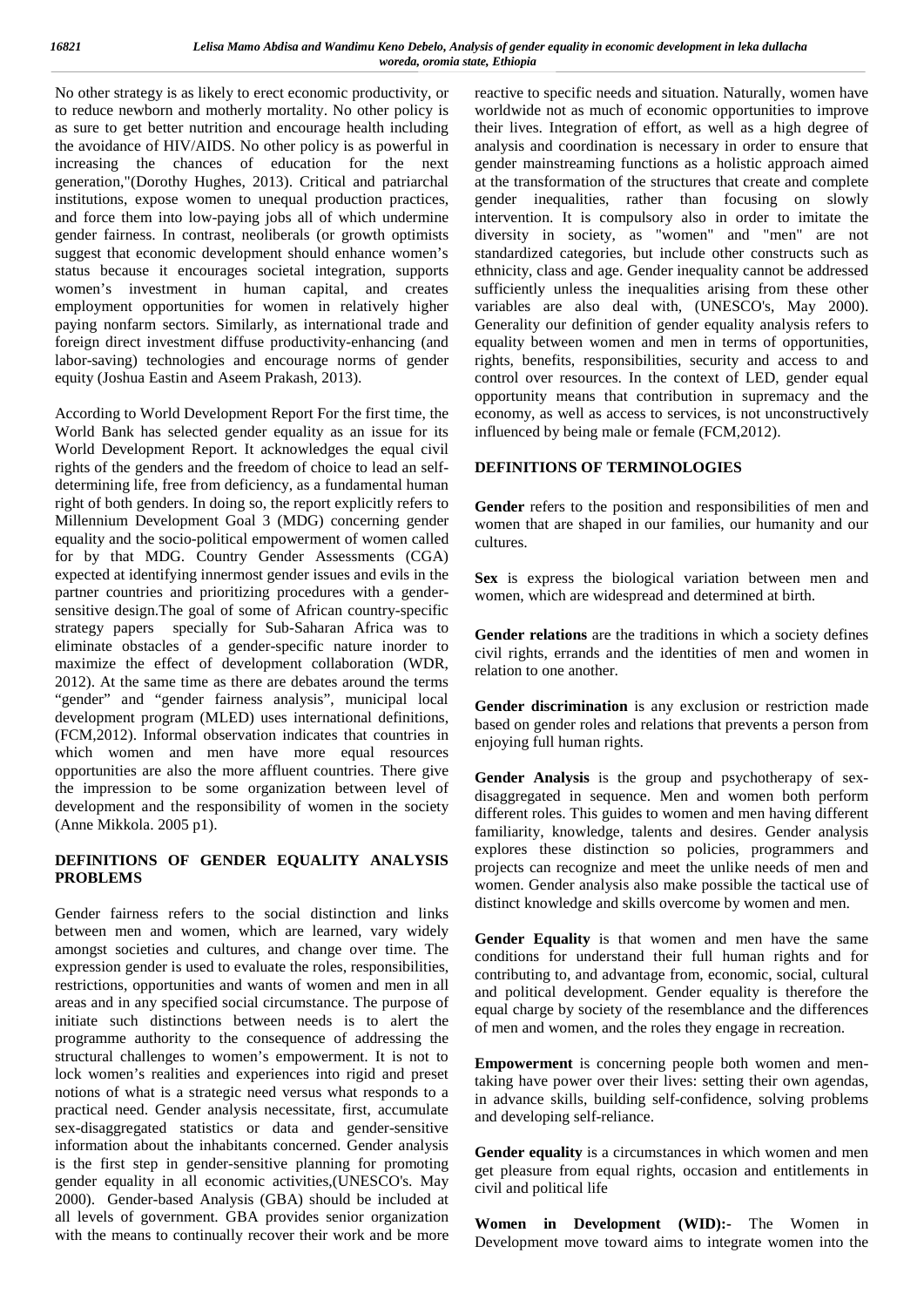existing development process by targeting them, often in women -specific activities.

**Gender analysis** is the study of the diverse roles of women and men in order to recognize what they do, what possessions they have, and what their needs and main concern.

Gender balance is the equal and vigorous contribution of women and men in all vicinities of decision-making, and in access to and control over resources and services.

**Gender mainstreaming** is the internationally recognized approach for achieving gender equality.

**Gender equity** means justice and impartiality in the treatment of women and men in terms of rights, benefits, commitments and opportunities.

**Gender and Development (GAD)** The Gender and Development approach focuses on intervening to address unequal gender relations which prevent inequitable development and which often lock women out of full participation. Gender and Development seeks to have both women and men participate, make decisions and share benefits.

**Gender mainstreaming** is a development to a certain extent than a goal. Efforts to integrate gender into existing foundation of the mainstream have a little value for their own sake. We mainstream gender concerns to attain gender equality and improve the significance of development agendas.

#### **STATEMENT OF THE PROBLEMS**

The greatest problem to understanding the relationship between women's work, gender equality and development is the lack of theory. Standard economics models assuming disconnect, self interested, self-sufficient and genderless agents are insufficient in modeling women's cost-effective environment (restrictions, preferences, norms) and therefore their choices, especially in the less developed countries. Women face diverse encouragement than do men, and may have little freedom to express them. In poor, normal societies, women's contribution in traditional female work may not be freely chosen. The theory suggests that initiatives promoting gender equality or raising the status of women will risk suffering the same fate, as historically gender equality in the developed world was the result, not a cause, of economic development. We think studies that look at the impact of gender equality on growth unconnectedly from studies that come across at the impact of growth on gender equality. We then present an overview of Miles' theory on the direction of causation, (Anne Mikkola and Carrie A. Miles, 2007). Rural women suffer systematic discrimination in the access to resources needed for socioeconomic development. Recognition, extension, input and seed supply services usually address the needs of male household heads. Rural women are hardly ever consulted in development projects that may enlarge men's production and income, but insert to their own workloads. When work burdens increase, girls are removed from school more often than boys, to help with farming and household tasks,( FAO, 2009). African women have borne the brunt of cultural traditions, many of which have been described as unfair, and which limit the advancement of women. Male supremacy has been cited as a foremost obstacle to gender equality."It is important that Friedly distinguish that men are special in terms of accessing positive economically and socially significant materials and rights, such as access to land and property, (Kimani NJOGU & Elizabeth Orchardson- Mazrui P8). More in recent times, the need to be aware of how gender intersects with other distinctiveness such as age, ethnicity and sexuality has been noted. Gender and Development also questions the notion of 'development' and its benign nature, implying a need to shift from a narrow understanding of development as economic growth, to a more social or human centred development. Gender and Development projects are more holistic and seek to address women's strategic gender interests by seeking the elimination of institutionalised forms of discrimination for instance around land rights, or ensuring the right of women and girls to live free from violence, ( Dr. Sarah Bradshaw,Dr. Joshua Castellino and Ms. Bineta Diop, 2013). The matter of gender variation has been debated much among the surrounds of academicians and policy makers. However, it has gained significant as a matter of concern on inherent grounds yet the economists have hold close the application of gender as a macroeconomic variable recently. The present study, through its empirical findings, notes the retarding effects of gender inequality on economic growth in world Nations. The problems of gender inequality is of very multifaceted in nature. It is deeply rooted in history, culture and traditions of a society (Zahid Pervaiz, Muhammad Irfan Chani, Sajjad Ahmad Jan and Amatul R. Chaudhary,2011 P 438). "Gender equality analysis in now days" covers different themes and issues. It can mean using a gender analysis. It is capable of represent focusing on the goal of equality between women and men, women's empowerment, or even strengthening the rights of women and girls. It can suggest paying attention to narrowing the gaps and inequalities between and among women and men, (FCM. 2012).

#### **OBJECTIVES OF THE REVIEW**

#### **GENERAL OBJECTIVE OF THE REVIEW**

Analysis of Gender Equality in Economic Development in line with contributes significantly to increasing women's role in economic development in all multi-dimensions.

### **SPECIFIC OBJECTIVES OF THE REVIEW**

- To analysis how Gender equality can contribute significantly to add to economic development through increasing the women's roles,
- To analysis root causes of existing gender equalities and how gender equality attach to economic development,
- To identify different needs and priorities of men and women in the existing resources both the near and long term,

**THEORETICAL AND EMPIRICAL REVIEWS:** Standard economic assumption such as those in public alternative or welfare economics do not focus on personality characteristics; the individual actor in welfare economics may possibly equally well be a globe citizen, a state national, a man or a woman. However, experimental work requires that gender be prohibited for, as women's behavior differs from that of men to such an extent that a distinct explanatory model is not relevant. Robert Barro will see an example of this in the empirical growth studies. Allocation of resources and power within the household Economic development contributes to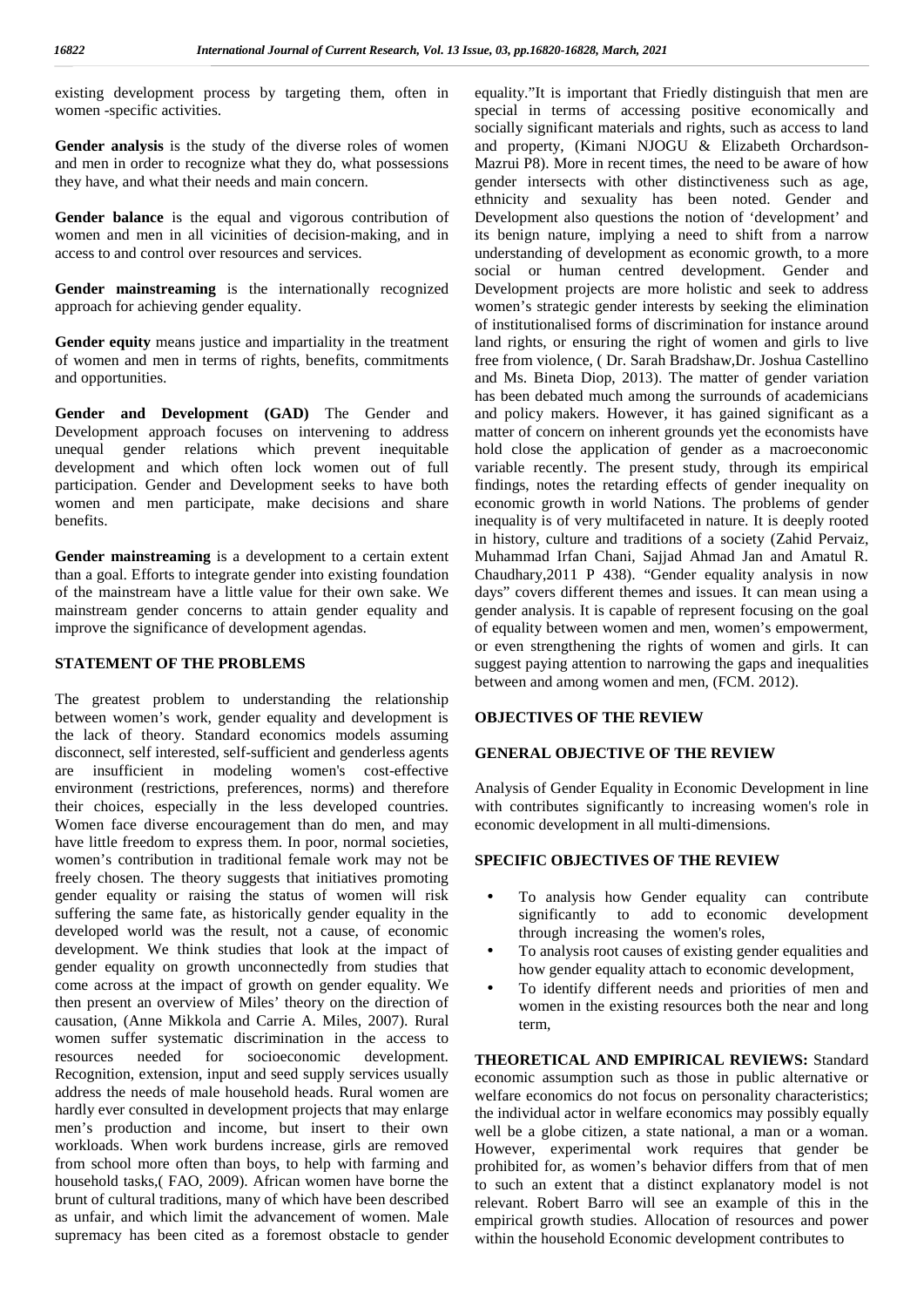#### **Table 1. Gender inequality in education has reduced faster than that in employment across many regions**

| Predicted additional growth if gender equality was same as EAP (% p.a.)                     | 1960s                                      | 1970s | 1980s | 1990s | 2000 |
|---------------------------------------------------------------------------------------------|--------------------------------------------|-------|-------|-------|------|
| Inequality in education (ratio female: male years of schooling of those aged $15+$ )        |                                            |       |       |       |      |
| East Asia and Pacific                                                                       | 0.59                                       | 0.67  | 0.70  | 0.76  | 0.74 |
| South Asia                                                                                  | 0.29                                       | 0.37  | 0.43  | 0.54  | 0.60 |
| Sub-Saharan Africa                                                                          | 0.48                                       | 0.52  | 0.60  | 0.62  | 0.70 |
| Middle East and North Africa                                                                | 0.37                                       | 0.41  | 0.47  | 0.58  | 0.73 |
| Eastern Europe and Central Asia                                                             | 0.82                                       | 0.85  | 0.83  | 0.91  | 0.86 |
| Latin America and Caribbean                                                                 | 0.90                                       | 0.89  | 0.94  | 0.96  | 0.96 |
| <b>OECD</b>                                                                                 | 0.91                                       | 0.92  | 0.93  | 0.93  | 0.94 |
| Inequality in employment (ratio female: male economic activity rate, as defined by the ILO) |                                            |       |       |       |      |
| East Asia and Pacific                                                                       | 0.45                                       | 0.52  | 0.61  | 0.66  | 0.70 |
| South Asia                                                                                  | 0.52                                       | 0.53  | 0.53  | 0.55  | 0.59 |
| Sub-Saharan Africa                                                                          | 0.75                                       | 0.75  | 0.75  | 0.75  | 0.75 |
| Middle East and North Africa                                                                | 0.24                                       | 0.27  | 0.31  | 0.34  | 0.41 |
| Eastern Europe and Central Asia                                                             | 0.67                                       | 0.73  | 0.79  | 0.81  | 0.84 |
| Latin America and Caribbean                                                                 | 0.30                                       | 0.34  | 0.41  | 0.49  | 0.56 |
|                                                                                             | http://laborsta.ilo.org/definition_E.html. |       |       |       |      |
| <b>OECD</b>                                                                                 | 0.41                                       | 0.50  | 0.62  | 0.73  | 0.77 |

Source: Barro and Lee (2000)

#### **Table 2**. **Gender equality in education and employment, taken together, can explain most of the difference in growth rates between East Asia and the Pacific (EAP) and each of ENA and South Asia**

| Predicted additional growth if gender equality was same as EAP (% p.a.) | 1960s   | 1970s | 1980s | 1990s |
|-------------------------------------------------------------------------|---------|-------|-------|-------|
| Middle East and North Africa (MENA) from inequality in education        | 0.18    | 0.29  | 0.27  | 0.24  |
| from inequality in employment                                           | 0.75    | 0.86  | 0.96  | 1.06  |
| % of gap with EAP explained South Asia                                  | 175     | 78    | 45    | 84    |
| from inequality in education                                            | 0.25    | 0.22  | 0.29  | 0.32  |
| from inequality in employment                                           | $-0.17$ | 0.09  | 0.34  | 0.45  |
| % of gap with EAP explained                                             |         |       | 332   | 97    |
|                                                                         |         |       |       |       |

Source: Vivid Economics calculations (2008).

| Table 3. In Sub-Saharan Africa, the charge of return on physical capital greatly surpasses that of human capital |  |  |  |  |
|------------------------------------------------------------------------------------------------------------------|--|--|--|--|
|------------------------------------------------------------------------------------------------------------------|--|--|--|--|

| Rate of return (%)                                                              | Cameroon | Ghana | Kenva | Zambia | Zimbabwe |
|---------------------------------------------------------------------------------|----------|-------|-------|--------|----------|
| Impact on individual earnings (% increase in earnings for each additional year) |          |       |       |        |          |
| Primary school                                                                  |          |       |       |        |          |
| Secondary school                                                                |          |       | 12    | 16     | 19       |
| Post-secondary education                                                        |          |       | 20    | 25     | 31       |
| Average                                                                         |          |       | 10    | 16     | 16       |
| Impact on plant value-added (rate of return %)                                  |          |       |       |        |          |
| Physical capital                                                                |          | 27    | 22    | 10     | 34       |
| Human capital                                                                   |          |       |       |        |          |

gender equality in itself as the households have more resources available. There is a fewer economic pressure to categorize against women or girls who tend to do of poorer quality in the resource allocation under conditions of poverty (Ray, 1996). Empirical evidence indicates that if women, instead of men in the same household, gain more economic resources, there will be movement towards women's empowerment and equality. Better economic resources of women within the family have been revealed to lead to children's, predominantly girl children's, better education.

**THEORETICAL REVIEWS:** Gender analysis of local economic development historically, the small Canadian city of Thompson has been reliant on natural resources and mining in 2010, the major employer in the nickel industry announced the elimination of 500 jobs, a major blow to the local economy. To ensure that women's voices were part of economic discussions, a women's group carried out consultations, research and analysis. Women-Economic Development & Restructuring in Thompson brings together facts and issues to enrich discussions on local economic restructuring and development Thompson-2012. Capacity building Expand support to training

in gender mainstreaming (using tools pioneered by FAO's Socio-Economic and Gender Analysis programme), and to the collection, analysis and dissemination of sex-disaggregated data and statistics used in policy making (FAO, 2009). Gender equality is a multidimensional term acceptance economic, cultural and social proportions alike. Here, we confine ourselves to three important aspects that serve the purposes of our analysis. The first is equal right to education. This right is an essential condition of labor market equality, but is not sufficient in it. If women or men are differentiate against in terms of right to use to education, society's human capital is not being used realistically. The second is equivalent right (and opportunity) to work in the advertise. At present, there are major differences in the levels of labor force participation between women and men. The third aspect concerns the nature of women's work and pay. It is a generally known fact that women have lower pay levels than men in all member states, which directly reflects the differing conditions and circumstances under which women and men live. This applies to everything from the unequal sharing of household work to pay discrimination of women in the labor market, (Åsa Löfström, 2008 P7).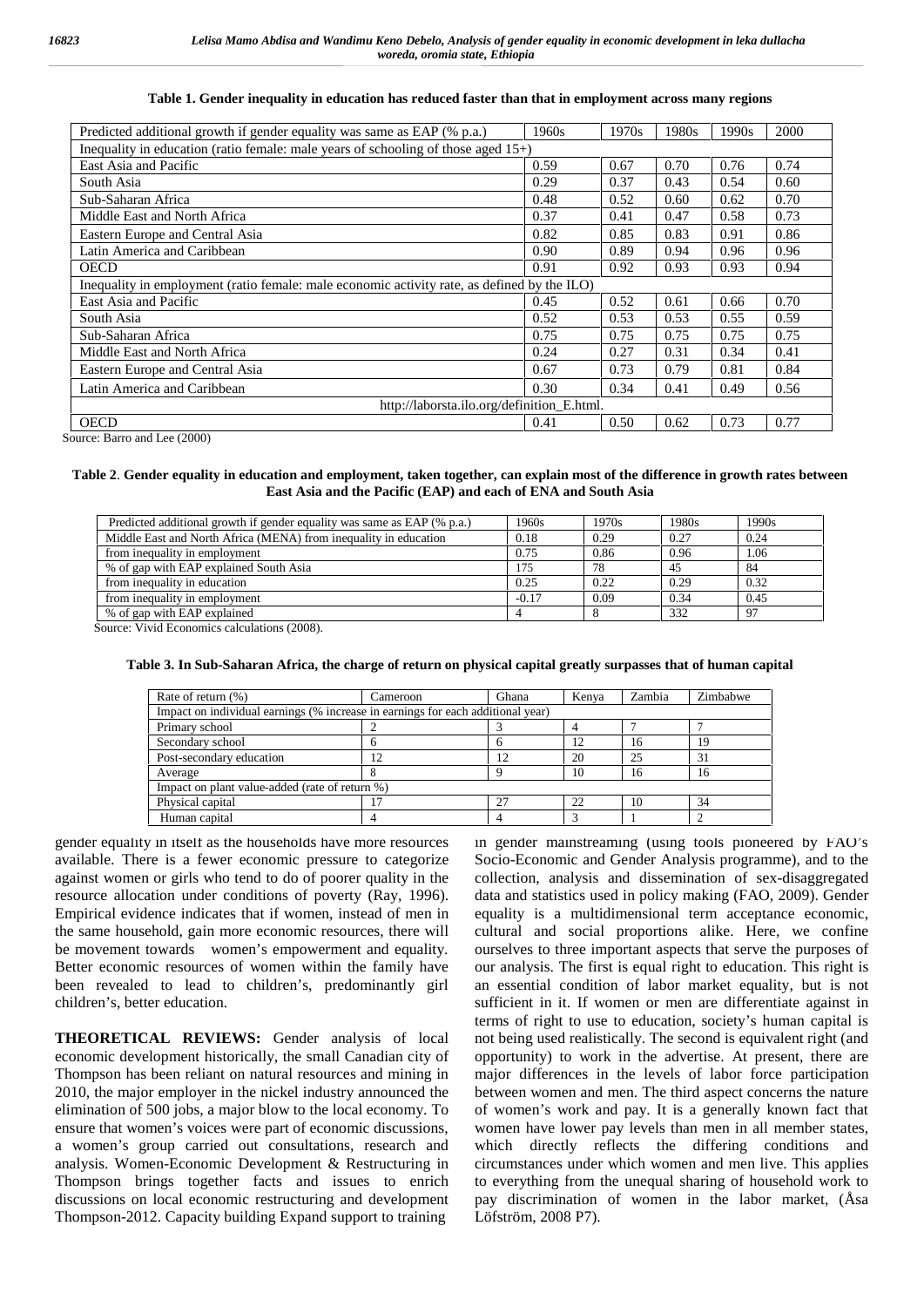The Economic and Social Council (ECOSOC) organized its fourth Annual Ministerial Review (AMR) on the matter "Implementing the internationally agreed goals and commitments in regard to women's empowerment and gender equality" during the High-level Segment in 2010. The 2010 AMR established a forum for the international community to: (1) Assess the state of implementation of the United Nations Development Agenda, with a focus on its gender related goals and objectives; (2) Explore key challenges in achieving the international goals and commitments in the area of gender equality and the empowerment of women;(3) Consider recommendations and new initiatives to accelerate genderrelated objectives. A majority of keynote and visitor speakers drew consideration to the crosscutting nature of women's empowerment and gender fairness, asserting that it is a fundamental component towards achieving the Millennium Development Goals (MDGs). A number of speakers also  $\bigcup$ emphasized the direct correlation between women's rights and human rights and, subsequently, called upon the strengthening of this linkage. Many speakers also called for increased collaboration efforts and strengthened commitments, especially in the area of maternal health, which has been cited as the area with least progress. While there was a common recognition that great stride have been made in ensuring women's right and empowering women, many speakers agreed that such progress is uneven across countries. (H.E. MR. HAMIDON ALI. 2010 pp 5-6).

**The political domain:** The empowerment of women has elongated been a goal of advance work and it consequences from the respect of women's rights and also for the reason that women's political involvement, their education, socio economic status, legal rights (for example, related to land birthright), health and welfare are intricately linked to the survival of children and an development in the human condition. Equality is key to the configuration of a democratic society, which aspires to social justice and human rights. Thus, women had limited legal capability, via in reality some women had more independence and rights than others did depending on social and marital status, individual drive and the broadmindedness of the men around them. Women in Africa and in many other parts of the world have been demanding to be treated equally and to be judged based on their ability and mental power (Byanyima, 2001).

**The economic domain:** The economic development of Africa and the success of the expansion agenda will depend on the continents ability to increase the capabilities and self-esteem of the majority of the gender equality. Development is complex related to freedoms that people enjoy. This view requires that we focus on the ends that make development important social and economic arrangements and political and civil rights (Claude Ake (1996).

**The social domain:** African women have withstood the worst of cultural traditions, many of which have been described as oppressive, and which limit the advancement of women. Male dominance has been cited as a main obstruction to gender equality. Friedl (1975) defines male supremacy as "a state of affairs in which men have highly advantaged access, although not always incomplete rights, to those actions to which the society accords the greatest values, and the work out of which permits a measure of control over others." It is important that Friendly recognizes that men are favored in terms of accessing positive economically and socially important materials and

rights, such as right to use to land and property. These institutions and positions in communities play a role in enriching men over women. The superior allocation of rights may also be accompanied by attitudes and beliefs about gender roles. certainly, Sanday (1981) seem to be at male dominance from two angles. First, is the "leaving out of women from political and economic decision-making" and second, "male violence towards women." Sanday measures this aggression using five characters:

- Expectation that males should be hard, fearless, and forceful;
- The existence of men's houses or specific places where only men may assemble;
- Frequent quarrelling, fighting, or wife beating;
- Institutionalizations or regular event of rape; and
- Raiding other groups for wives.

Sanday suggests that the presence of these five characters in a society indicates a high degree of male aggression; while an absence of all five traits indicates that male aggression is weakly developed (1984). This can only be done by considerate the cultural circumstance in which the supremacy manifests itself. Because cultures have their own prearranged systems, which determine how members of that exacting culture behave towards each other and towards their environment, they have the potential of empowering or disempowering men and women. Mead (1963) argues that in all cultures, there is the same range of basic temperamental types established based on heredity. These differences provide "the evidences from which culture works, selecting one disposition, or a combination of related and congruent types, as attractive." In other words, there are certain universal tendencies, which are particularized by context and history. The particular character solidify and become solution to defining communities. In many African societies, women rear children and teach those manners, respect, and social obligations. Outstanding to the matrilineal nature of countries in the Great Lakes Region, women have found themselves unused to many aptitude. They have less access to education, skills. Furthermore, cultural unfairness prevent women from reporting injustices and contravention mainly when they relate to sexuality. For instance, it is viewed as 'unnatural and disrespectful for a married woman to emphasize her rights as beside her husband(Omamo, 2002).

**Gender equality issues in Economic Development:** "Gender equality" covers different ideas and issues. It can mean using a gender analysis. It can mean meeting point on the goal of equality between women and men, women's empowerment, or even strengthening the rights of women and girls. It can mean paying attention to narrowing the gaps and inequalities between and among women and men.

#### **EMPIRICAL REVIEWS**

In the effort of the UN, this is illustrate by the Millennium Development Goals. It has also been argued that increased gender equality leads to economic development because of the differing savings and consumption patterns of women and men. The explanation for this is that differences between women and men are more a consequence of norms, traditions, family perceptions, discrimination, structures and legislation than of economic development (Åsa Löfström, 2008). Gender fairness is not equality of results for men and women, but rather parity in the determinants of these outcomes that is,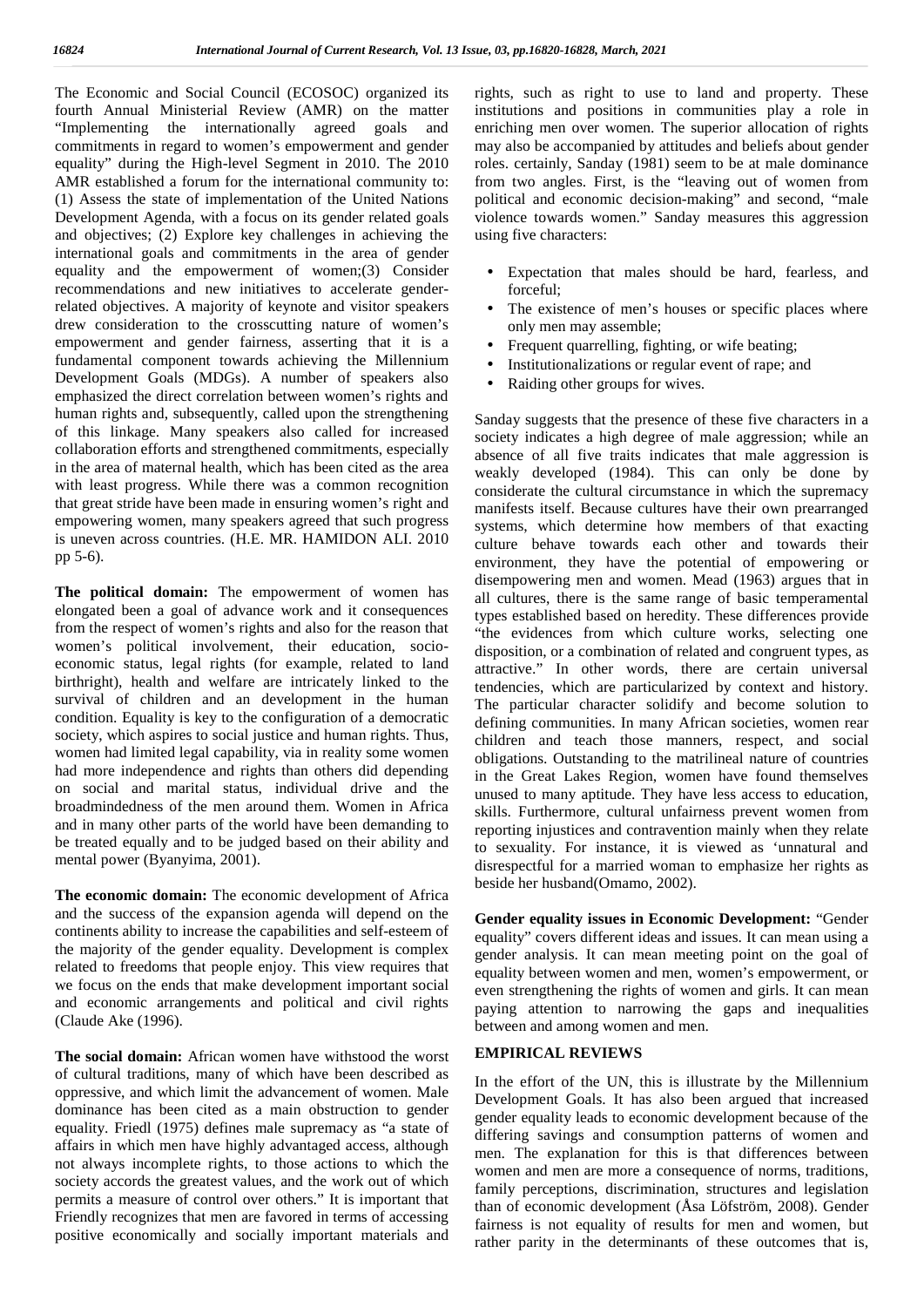equality in occasion or resources, rights and voice. Education is an vital component of prospect and empowerment. A number of empirical studies find that increases in women's education increase their earnings and that returns to education for women are frequently larger than the returns to education for men. Empirical verification also shows that increases in female education get better human development outcomes such as child survival, health and education; the impacts on these outcomes are superior for increase in women's schooling than for an equal increase in men's learning (World Bank 2001).

**Women and men as workers:** There is a major wage gap between women and men. One survey concluded that women's average income is only 65.2% of men's, although estimates vary. Women suffer explicit and hidden discrimination in recruitment and professional advancement, with gender stereotypes coupled with ageism often influencing hiring decisions.

**Sex-disaggregated data:** To understand and analyze what is happening in local economies from a gender perspective, sex disaggregated data is essential. Without this information, it is impossible to know where disparities and inequalities exist and what action may be required.

**Capacities of women's organizations:** Women's organizations often require support in articulating priorities and gender issues in economic development discussions. Capacity building may be needed organizations to understand the issues and involve their membership in economic discussions. Additional skills may be required in public speaking and negotiation. It is important to look at a range of organizations, from parents involved in schools to women's business associations.

**Balancing family and work responsibilities:** Even when women take on more paid work as employees and business owners, they continue to do the majority of work inside the home. Looking after children and the elderly, preparing food, cleaning and shopping continue to be mainly women's responsibilities.

**Gender-based violence:** Violence or the threat of violence can influence women's work options. Women who face violence in their homes are often absent from work and can experience crises of confidence. There is no legal protection against sexual stress in the workplace. In addition, fear of violence on the way to work may influence decisions regarding night work or appropriate workplaces.

**Gender equality increases the stock of human capital:** Human capital is defined as the skills, knowledge and physical capabilities, which allow the labor force to be economically productive. Human capital has a quantity dimension such as the number of workers and a quality dimension such as the productive skills that an individual worker has.

**Gender equality in education will increase human capital:** More knowledgeable girls and women can carry out higher price economic activity. Increasing the educational opportunities for women allows for greater accumulation of skills and expertise within the labor force and so raises the growth potential of the economy. Approximation of the loss of intensification due to gender disparity in education range from 0.38% per annum in Sub-Saharan Africa to 0.81% per annum in South Asia, and that this accounts for between 11 and 41% of the growth difference between these regions and East Asia and the Pacific. The OLS technique uses differences between and within countries to measure the effect of one variable. Even though these results are more sophisticated than simple correlation analysis, they should be treated with care. In terms of frontward and turn around causality, economic growth has a positive consequence on gender equality. All characteristic of gender variation, including educational occasion, tend to improve when a country's GDP per capita rises above \$2,000 per annum (Dollar and Gati, 1999). Economies where gender equality in education and economic growth has the strongest relationship are often those where export-led industrialization with a focus on low-wage manufacturing has been important. Such manufacturing industries, are an important target for women once they have acquired more education (World Bank, 2001). However, the beneficial impact of more educated female workers on economic growth may be even stronger in cases where gender equality in education is combined with gender inequality in wages. Seguino (2000) finds that GDP growth is positively related to gender wage inequality. Increasing the number of women in secondary and tertiary education is likely to be more conducive to growth than focal point only on primary education. Again, this effect is particularly strong in middle-income countries (Dollar and Gati, 1999). Women contribute proportionally more to store of human capital in the next age group due to their role as most important care-givers to children. Almost all over the world women directly contribute more to the rearing of children than men and have a primary responsibility in the household for children's health, nutrition and well-being (Kabeer, 2003).

**Gender equality makes markets more competitive:** While the gender gap in education in Sub-Saharan Africa has fallen by two-fifths, inequality in employment has remained constant. Thus, it would be expected that gender gaps in employment would become a larger drag on development as the education gap narrows Klasen and Lamanna (2008). Dropping gender disparity in employment would have a outsized impact on growth in MENA and South Asia. Table 2 shows that gender inequality in education has reduced faster than inequality in employment in most developing regions. Microeconomic verification from India supplementary recommend that gender gaps in employment reason huge sufferers in economic yield. Gender gaps in employment and managerial positions have a significant effect on the development rates of India's states (Esteve-Volart, 2004). Increasing the ratio of female to male managers by 10 per cent could lead to a 2 per cent increase in per capita output, while a similar increase in the ratio of whole workers could raise per capita output by 8 per cent.

**Gender equality may enlarge investment in physical capital:** There are three different ways in which greater gender equality could lead to greater investment in more and better physical capital: by increasing the productivity of the workforce making investment in new technologies more attractive; by increasing domestic savings rates and hence the funds available to finance new investment; and through women making more productive investment decisions than their male counterparts. The evidence on each of these transmission mechanisms is must be considered.

**Gender inequality reduces agricultural productivity:** There is clear evidence that female-owned plots are less productive,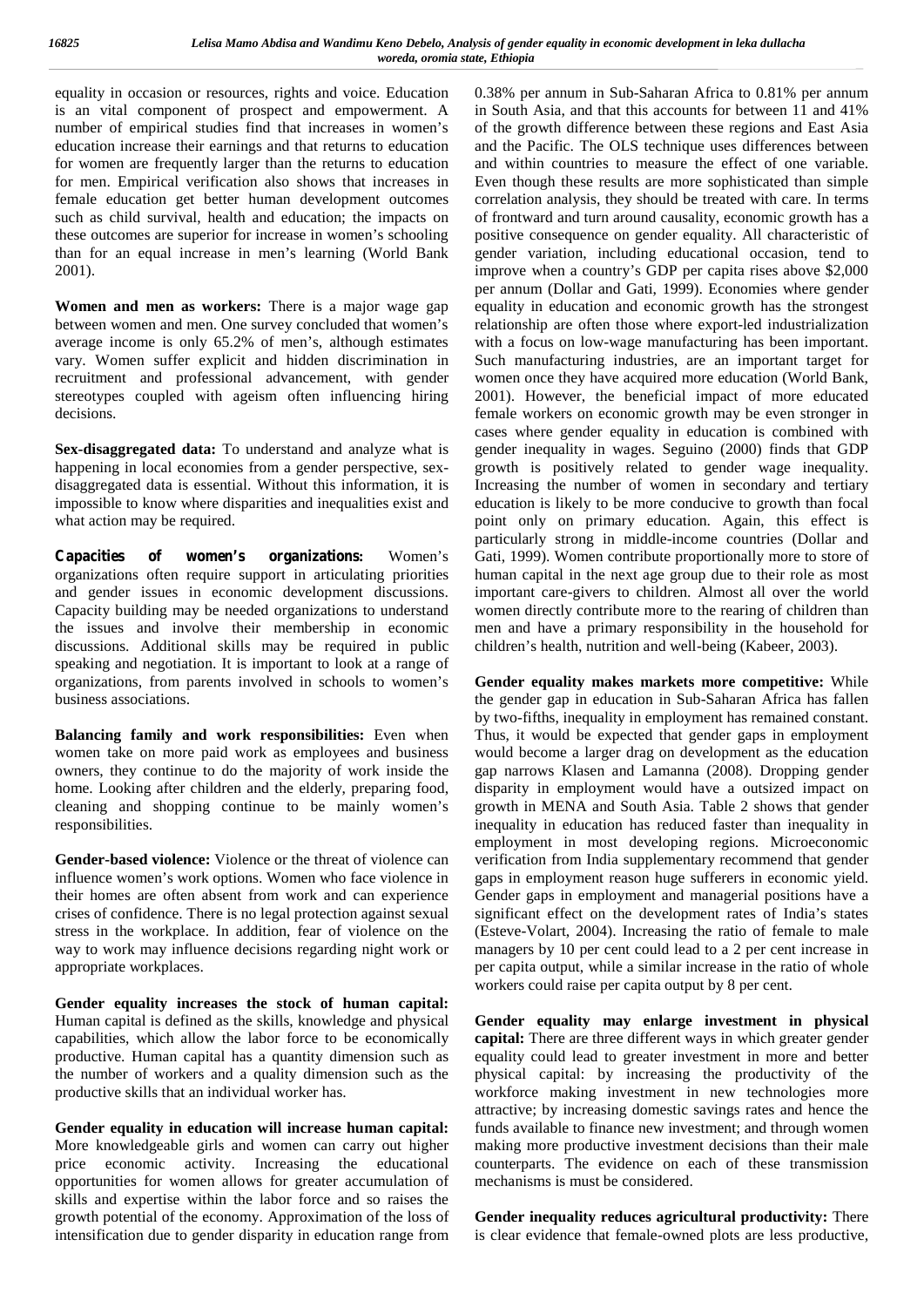and that reducing the inequality in the allocation of resources within the household could increase incomes for agricultural households. In countries where small-scale agriculture is important, this could have an appreciable impact on the level of economic output and, possibly, on growth.

#### **Impact of gender inequality on macroeconomic stability:**

One paper researcher has recommended that greater female participation is associated with lower government budget deficits. Krogstrup and Wälti (2007) find that expansion of suffrage in Swiss region reduced budget deficits by a small but statistically significant amount. Increasing the share of women in the non-agricultural sector will also enhance poverty reduction by increasing the return women receive from education. However, even in many of these cases, the arguments for why gender equality will promote economic growth are more delicate and nuanced than may first appear.

In the case of increasing human capital accumulation through girls receiving more education opportunities, the evidence suggests that this will only have a significant impact on growth in cases where there are also employment opportunities for women, (potentially) where countries have a significant export-focused manufacturing sector and if the country has already reached middle-income status. Women experience higher returns in the formal wage sector than in the agricultural sector, and so reducing gender inequality in employment will increase the encouragement for females to acquire education and result in them having higher earnings. In many cases, investment in physical capital would likely have a greater poverty reduction impact than investment in education. Without a sufficient stock of capital, increases in education cannot be used productively and so do not contribute to growth in GDP or earnings Bigsten et'al (2000). Firms in Africa achieve much higher returns from deploying additional physical capital than by employing more educated workers. This suggests that workers' productivity, and therefore their wages, would increase by more if greater physical, rather than human, capital were employed.

**Gender equality is good for business:** Gender equality can drive economic development and increase productivity. Discrimination against women is economically inefficient, based on strategies that do not build on the skills and contributions of all potential workers. Companies with more women in leadership positions do better than companies with fewer women at the top. Having more women in top jobs can contribute to a more productive and innovative working environment and improved company performance over all." the report concludes that while women make up 60% of new university graduates, "few make it to the top of companies (FCM, 2012).

#### **CONCLUSION AND RECOMMENDATIONS**

#### **CONCLUSION**

Gender equality can contribute considerably to economic growth via increasing the stock of human capital, physical capital, market competitiveness and farming productivity. Women that are more educated can assume and encourage higher value pecuniary activity. With the exceptions of resource-access Oman, Bahrain and Saudi Arabia, no nation has reached both GDP percapita of over 10,000\$ and a quantity of girls to boys in principal education of less than 90%. Economic growth, with increasing demand for skilled labor, can also have a positive effect on gender equality, including educational opportunities. More educated girls and women are to be expected to have a fewer children. Product markets are more spirited if all would-be entrepreneurs can use their talents. Biased laws and social norms are a obstacle to female entrepreneurship in some least developing countries. In particular, a higher share of women in the labor force and as members of parliament may lead to less corruption. The linkages between state adoption of such policies and economic growth relics contested. Advance on gender equality is innermost to attaining many wider development goals. In addition, conventional communication channels could be reactivated productively in attractive self-expression and aural understanding. Oral narratives, axiom, sayings, riddles have fantastic potential for telling reality about inequality in gender relations and healthy living. With ancient wisdom, allegory, metaphor and symbolic representation of events, contemporary situations could be query and undermine. Additionally, change to national constitutions, laws and policies to guarantee that gender equality is promoted and enforced or enacted and implemented ought to be put in place. The alteration of social and cultural guide in order to achieve the removal of prejudices and practices against women ought to be undertaken. The growth of rural areas and the enlargement of freedom enjoyed by population are solution to women's empowerment. In reality, Mead (1968) is the "cultural superstructure of belief and practice, concerning women's as childbearing". Seguino (2000) finds that GDP growth is positively related to gender wage inequality. Critical and feminist scholars recommend that current development strategies can strengthen patriarchal institutions, expose women to unequal production practices, and force them into low-paying jobs all of which undermine gender equality. In contrast, neoliberals (or growth optimists suggest that economic development should enhance women's status because, it encourages societal integration, supports women's investment in human capital, and creates employment opportunities for women in relatively higher paying nonfarm sectors.

#### **RECOMMENDATIONS**

**Based on the results the best policy implications are recommended as follows:**

- Governments have been considering the issue of gender equality in all sectors. This makes both men and women are involved in all activities and enhance economic development of the counties.
- Governments shall facilitate the women employment in decision-making, Leading, monitoring all different projects and increase GDP of the countries.
- UDCs like Ethiopia and other African Countries should have to teaching or training the as societies are come out of the traditional attitude on genders as they will have awareness of gender equality on economic development.
- Even though, through internationally the issue of gender equality in economic development must be under consideration.
- Since keeping gender, equality is not carry economic development therefore; via Internationally Governments should have to consider the Health services, Nutrition and education properly delivering to the societies for overcoming greatly gender equalities.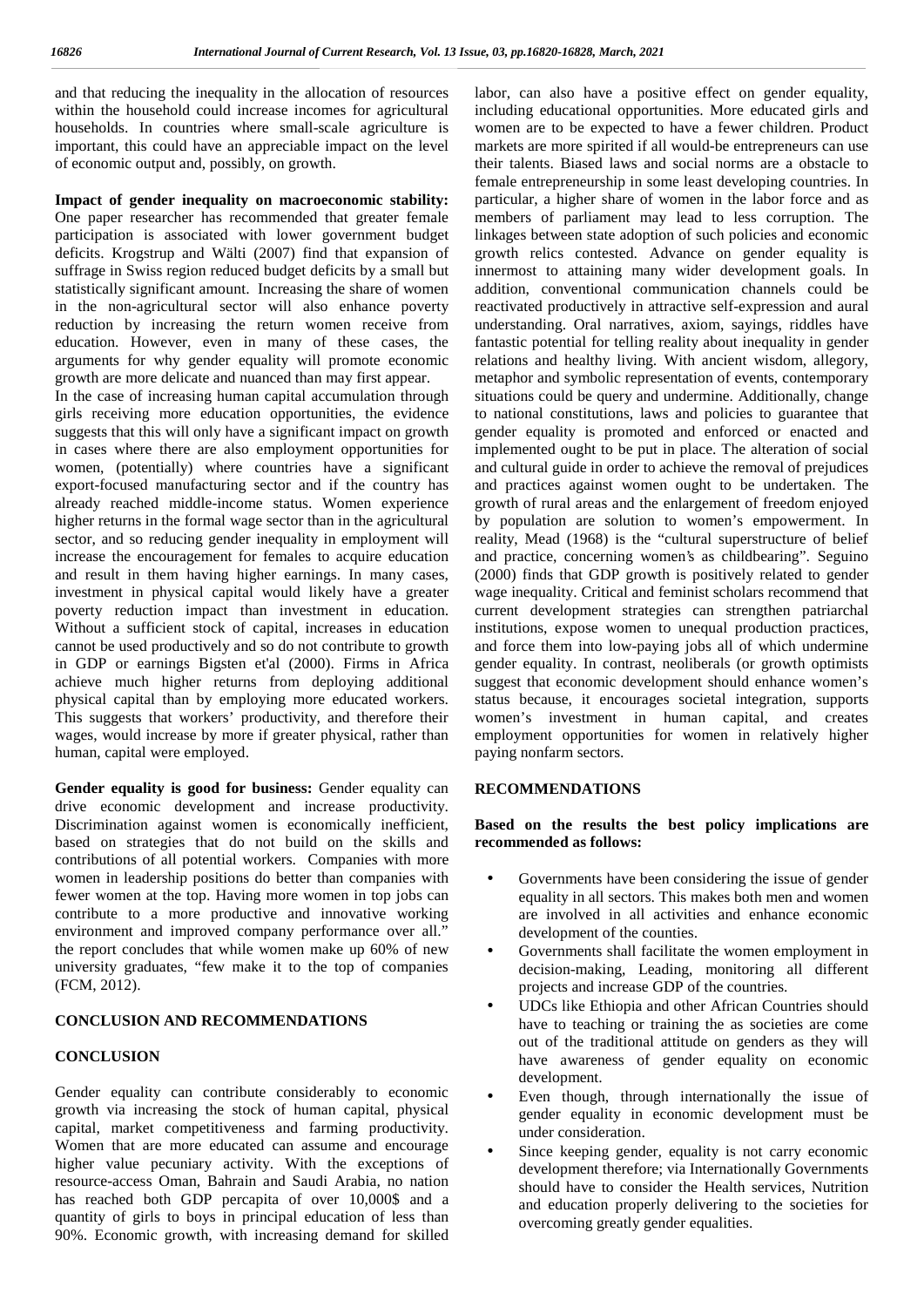- Developed countries policies should be deliver to and experienced to those developing once to seeking the way of improving gender equality in development.
- Accepting some previously conducted reviews on gender equality such as Gender Equality and Economic development and Evidence for Action Gender equality and economic growth, and others are approve as gender equality has positive impact on development, so these ideas should be propagate to societies.
- Goal of gender-equality savings to leverage the greatest development benefits via identifying the key drivers and constraints on growth as related to gender equality at state and sub-national level; the strength of these relations will determine the impact of dissimilar types of gender equality investment. For example: Gender fairness investments in encourage education and employment opportunities linked with meeting MDG 3) will deliver the largest economic growth benefits, makes low cultural barriers to women participation in economic life and Investments in family planning (MDG5) are most likely to lead to significant economic development.
- Incorporated strategies for education and employment have the possible to create virtuous circles; girls who receive greater education and can exploit these skills to gain employment will see increases in farmers income; if they retain control of this income, it is more likely that a greater proportion will be spent on their children's health and education.
- . The Asian areas has experienced significantly lower growth, estimates recommend than four times of much of this fissure is a result of lack of employment opportunities as it is a lack of education chance.
- Although many countries have seen an expansion in primary education for girls and women in recent years, more investments should be targeted at secondary and tertiary levels of education.
- Where conditions in countries do not enable gender equality investments to generate economic growth, efforts should be focused on removing the barriers to the functioning of these transmission mechanisms.

## **REFERENCES**

- Abrams, A.B. and Settle, R.F. 1999. 'Women's Suffrage and the Growth of the Welfare circumstances communal Choice.
- Ake, Claude 1996. Democracy and Development in Africa. Washington DC,The Brookings Institution.
- Anne Mikkola. 2005. Role of Gender Equality in Development. FINLAND: Helsinki Center of Economic Research.
- Anne Mikkola and Carrie A. Miles. 2007. Development and Gender parity: consequence, sources, fearless and treatment. Economics Studies. Baylor and George Mason University: Helsinki Center of Economic Research.
- Åsa Löfström. 2008. Gender equality, economic growth and employment. International Humanist and Ethical Union, Department of Economics,. Swedish: Swedish govt committee terms of reference.pp7 PP10-11
- Byanyima, Winnie 2001. The Gender Budget. Kampala: FOWODE.
- Dollar, D. and Gati, R. 1999. Gender disparity, Livelihood and Growth: Are Good Times better quality for Women?
- Dorothy Hughes. 2013. Debate on 27 June: the brave Faced by Women in Developing nation. UK: House of Lords Library Notes.
- Dr. Sarah Bradshaw,Dr. Joshua Castellino and Ms. Bineta Diop,. 2013. Women's role in economic development: Overcoming the constraints, University of Ghana, Legon. Jan Egeland Human Rights Watch. ,: "Gender, Inequalities and Human Rights".
- Esteve-Volart, B. 2004. Gender unfairness and Growth: presumption and Evidence from India, mimeo, The London School of Economics and Political Science.
- FAO. 2009. FAO's Programme For Gender Equality In cultivation And Rural growth. Food And farming Organization Of The United Nations, Some African Country,
- FCM. 2012. Gender equality issues in local economic development. Federation Of Canadian Municipalities. Ukaraine: European Commission, advancement in Gender equal opportunity Leads.
- Friedy, Ernestine 1975. Women and Men. An Anthropologist's observation, New York: Holt, Rinehart and Winston.
- H.E. MR. HAMIDON ALI. 2010. Achieving Gender Equality Women's Empowerment and intensification Development collaboration. Office for ECOSOC Support and Coordination, Economic and Social Affairs. New York: United Nations.pp 5-6.
- Joshua E, 2013. Economic enhancement and Gender Equality: Is there a Gender Kuznets curvature? World Politics / Volume 65 .
- Kabeer, N.2004. "Rags, earnings and Women labor force: Export-slanting article of garments industrialized in Bangladesh", in M. Charr ed.. Linking Women producer and Workers with international Markets, Common wealth Secretariat.
- Kimani Njogu & Elizabeth Orchardson-Mazrui. Gender difference And Women's Rights Inthe enormous Lakes: Can Culture donate To Women's Empowerment?P8.
- Klasen, S. and Lamanna, F,2008. F. The effect of gender discrimination in education and employment on economic growth in developing countries: updates and conservatory, EUDN Working article 2008-10.
- Krogrstrup, S. and Wälti, S. 2007. 'Women and financial Deficiency' HEI Working Paper No:13/2007
- Marina Biasutti. 2009. Gender And Poverty Project: Gender Analysis Tools. VIBRANT Communities, Canada,
- Mead, Margaret 1963 originally pub. 1935. Sex and disposition in Three primal Societies. New York: Morrow.
- Mead, Margaret 1968. Male and Female. New York: Laurel in the beginning available in 1949 by Morrow, New York. .
- Naila Kabee, 2013, February. Gender neutrality and Economic development: Is there a Win-Win? Ids operational article ,
- Omamo Raychelle 2002. Women and access to independence in standpoint on gender discourse: gender and Constitution Making in Kenya 1/02. Heinrich Boll Foundation: Newtec Concepts, Nairobi.
- Rashmi Umesh Arora\* . 2012. Gender difference, fiscal expansion, And Globalization: A State intensity Analysis Of India. P 149, Griffith University, Australia.
- Sanday, Pegy Reeve,s 1981. Female supremacy and Male authority: on the origins of sexual in equality. Cambridge University Press.
- Seguino, S. 2000. Gender difference and Economic Growth: A Via-Country Analysis, World enlargement 287. and July.